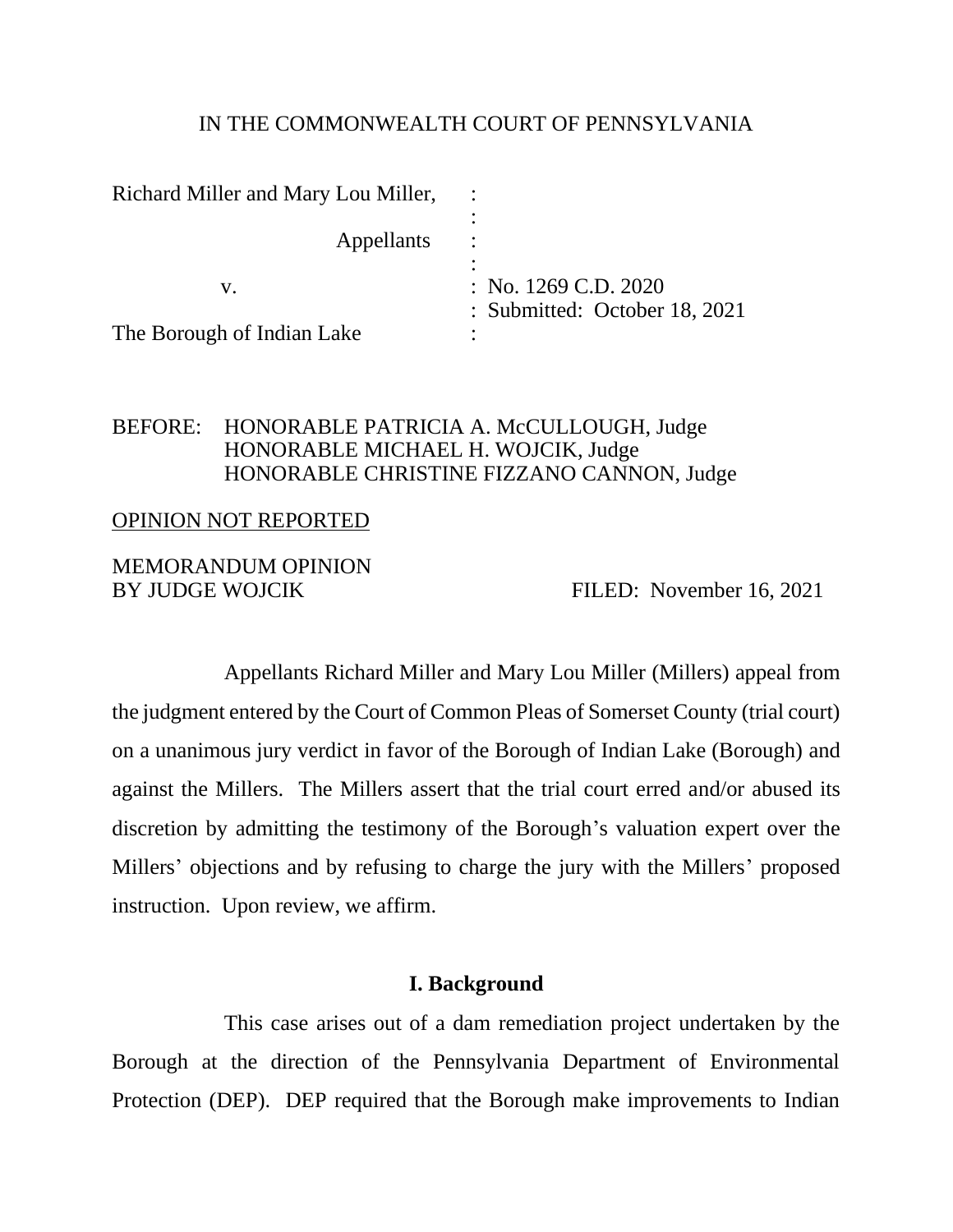Lake's dam to control the probable maximum precipitation event of approximately 30 inches of rainfall over a 12-hour period or 27 inches of rainfall over a 6-hour period. In order to comply with DEP's requirements, the Borough opted to raise the breast of the dam and to expand the existing flowage easement from 2,290 feet to 2,295.5 feet. To expand the flowage easement to the 2,295.5-foot mark, the Borough needed the agreement from 500 lakefront property owners within Indian Lake Resort, including the Millers.

The Millers' lakefront property (Property), which has 100 feet of lake frontage and a house that sits at an elevation of 2,290 feet above sea level with a 1.5 inch slab just above the 2,290-foot level, was among the properties affected. The Millers would not voluntarily agree to the flowage easement expansion. As a result, the Borough was required to obtain the additional 5.5-foot flowage easement from the Millers by way of partial condemnation.

On May 21, 2013, pursuant to its powers under the Eminent Domain Code,<sup>1</sup> the Borough Code,<sup>2</sup> and Borough No. 165 (Ordinance),<sup>3</sup> the Borough filed a Declaration of Taking (Declaration)<sup>4</sup> in the trial court to expand the Property's existing flowage easement to an elevation of 2,295.5 feet. Reproduced Record (R.R.) at 306a-08a. The Millers filed a Petition for a Board of Viewers (Board), which was appointed. Following a hearing, the Board issued its report and awarded no damages. The Millers appealed the Board's award to the trial court seeking just compensation for the taking.

<sup>&</sup>lt;sup>1</sup> 26 Pa. C.S. §§101-1106.

<sup>&</sup>lt;sup>2</sup> 8 Pa. C.S. §§101-3501.

<sup>&</sup>lt;sup>3</sup> The Ordinance was enacted on March 27, 2013.

<sup>4</sup> Reproduced Record (R.R.) at 295a-97a.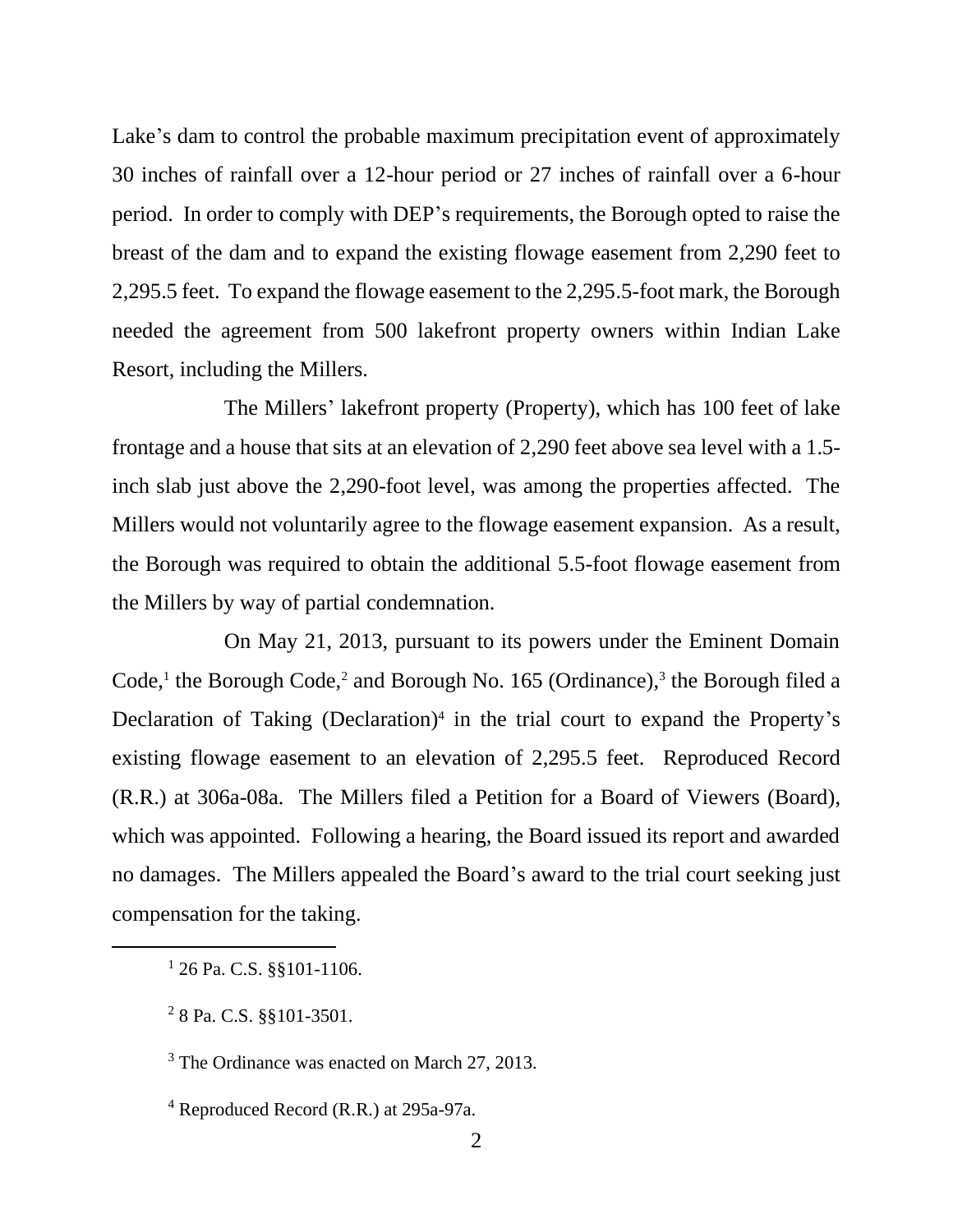The matter proceeded to a jury trial. The Borough presented the testimony of Robert Hagerich, Jr. (Appraiser), a licensed real estate broker in Pennsylvania, as its valuation expert to testify regarding the before and after fair market value of the Millers' Property based on comparable properties. The Millers initially sought to preclude his testimony as not competent by filing a motion *in limine*, and then later moved to strike his testimony during the proceedings. R.R. at 107a, 446a. The Millers objected for various reasons, including his inexperience performing flowage easement appraisals, his methodology, choice of comparable properties, and reliance on a weather report, and the fact that Appraiser did not provide a market value or any other valuation analysis *after* the taking. The trial court partially granted the motion *in limine* by precluding Appraiser from testifying regarding one property that was used in his analysis, but otherwise the trial court denied the Millers' motions and allowed Appraiser to testify. R.R. at 284a, 451a, 557a.

Appraiser testified that he employed the comparable sales approach by using recent sales of nearby comparable properties to provide the basis for his valuation opinion. Appraiser described how each property was similar to the subject Property, and how each was different, and he made adjustments in accordance with basic tenets of professional appraisal practice. Appraiser concluded that the value of the Millers' Property prior to the taking was \$390,000.00. Appraiser then considered the impact of the flowage easement on the post-taking value of the Property. With the understanding that the only time that the expanded flowage easement would impact the Property would be in a weather event producing 30 inches of rainfall in a 12-hour period or 27 inches of rain over a 6-hour period,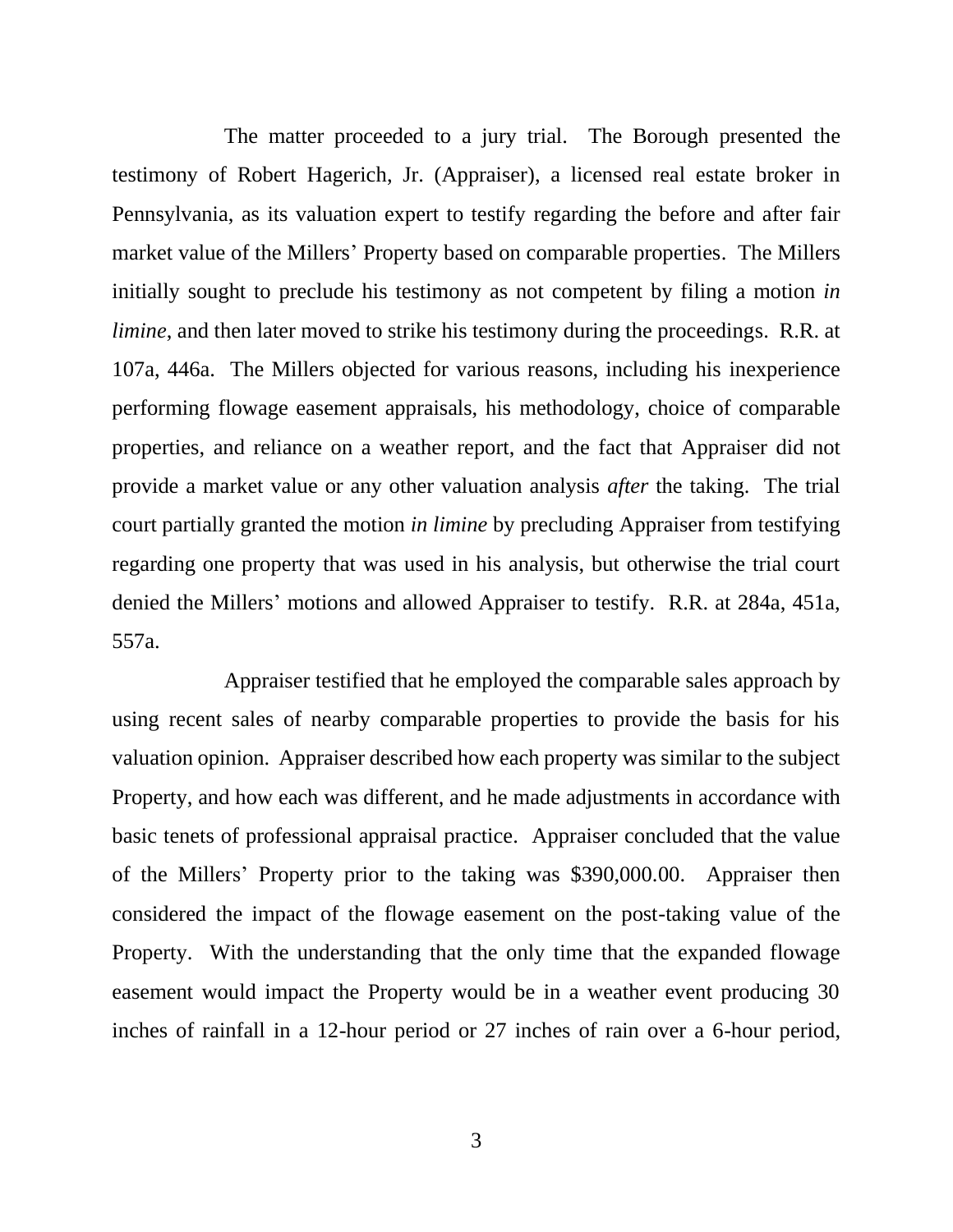Appraiser relied upon the report of weather expert Stephen M. Wistar (Wistar)<sup>5</sup> of AccuWeather on the likelihood of such significant rain (Wistar Report), which he attached to his appraisal. Original Record (O.R.), Board of Viewer Proceeding, 9/27/17, Borough Exhibit Nos. 8 and 9. According to the Wistar Report, the probability of a triggering maximum precipitation event occurring at Indian Lake is "infinitesimally small" -- .0004% or once every 250,000 years. *Id.*; O.R., Notes of Testimony (N.T.), 9/15/20, at 208; *see* R.R. at 503a. Appraiser also considered the fact that the Millers are "entitled to the full use and enjoyment of the site," and that there are no building restrictions within the expanded flowage easement. R.R. at 503a. Appraiser described the unique characteristics of a flowage easement and how it is not a physical taking in the usual sense of a regular sewage easement. R.R. at 503a. Because the use of the flowage easement was so unlikely, Appraiser testified that a willing and informed buyer would not consider it a factor in arriving at the price. He, therefore, concluded that the pre- and post-value of the Property were the same -- \$390,000.00. R.R. at 503a-04a.

The Millers also sought to have the trial court instruct the jury regarding partial takings and the effect of a condemnation on the value of the remaining property, by informing the jury that the Millers only had a single opportunity to obtain compensation and that the Borough could make full use of the easement.<sup>6</sup>

## 6. Partial Taking – Effect Of Condemnation On Value Of Remaining Property

## **(Footnote continued on next page…)**

<sup>5</sup> The Borough also presented the testimony of Wistar.

<sup>&</sup>lt;sup>6</sup> More particularly, the Millers' proposed instruction, which was based on Section 22.60 of the Pennsylvania Suggested Standard Civil Jury Instructions, Pa. SSJI (Civ.) 22.60 (2020), provided: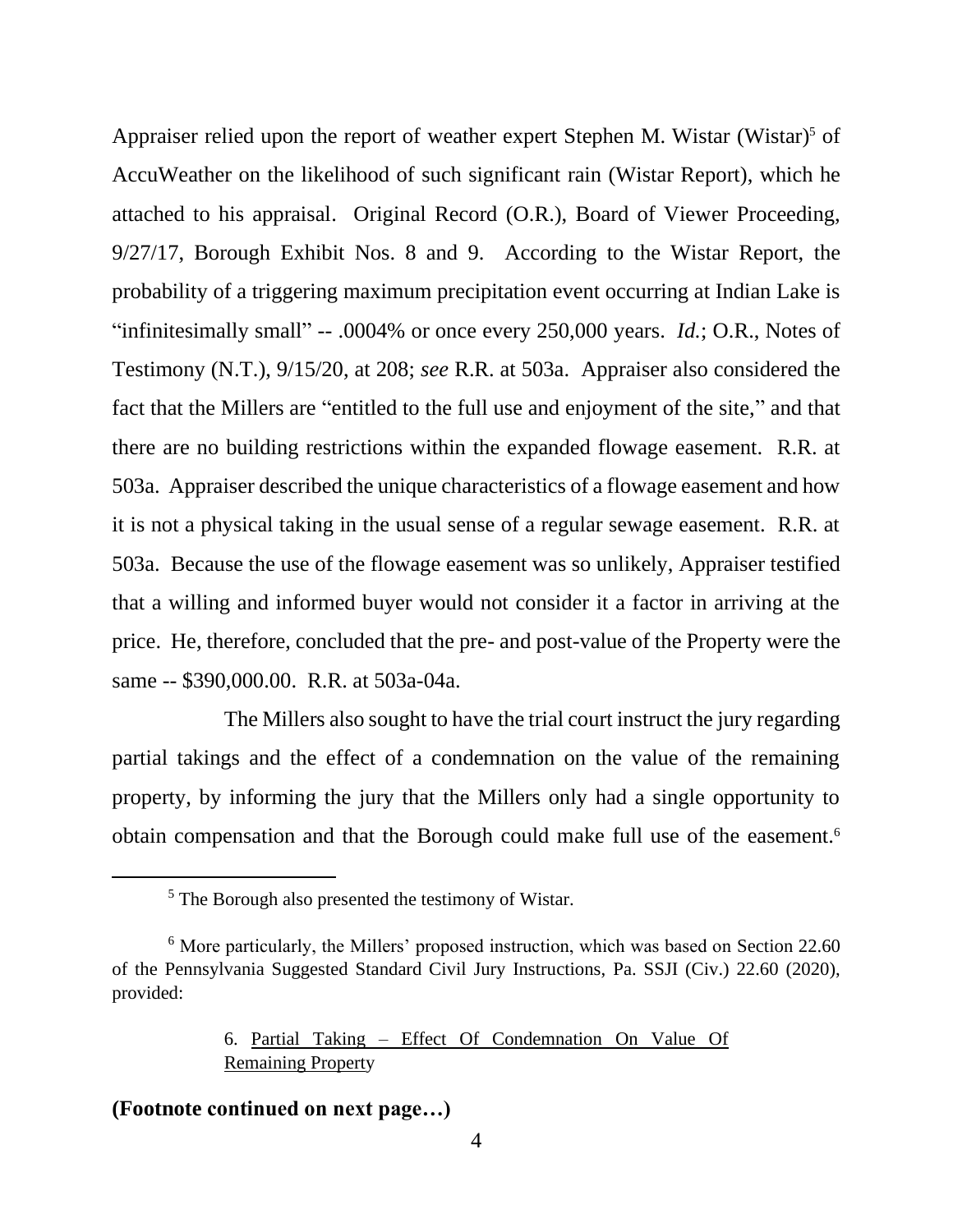The trial court elected to use the model jury instruction relating to partial takings rather than the Millers' adaptation of it.

Following a two-day jury trial, the jury entered a verdict in favor of the Borough upon finding that the Millers' Property did not diminish in value as a result of the Borough's taking. R.R. at 8a. As a result, the jury awarded the Millers zero damages for the partial condemnation of the Property.

Thereafter, the Millers filed a post-trial motion raising the same issues regarding Appraiser's testimony previously raised in their prior motions and requesting a new trial. R.R. at 366a. By order dated December 1, 2020, the trial court denied the Millers' post-trial motion. On December 3, 2020, the trial court then entered judgment on the jury verdict. The Millers filed a timely appeal in this

In this case, [the] Borough condemned only a part of the Millers' [P]roperty, that is a five[-]foot rise in elevation to permit occasional flooding. To determine the fair market value of the remaining property, you must consider how [the] Borough may use the condemned property and how that use will affect the remaining property.

R.R. at 241a (emphasis added).

In this case, the Borough . . . took from the Millers a 5.5[- ]foot flowage easement. That means that the Borough has a right since the taking, to flow water up to the new elevation which is now raised from 2,290 [feet] to 2,295.5 feet. The Millers are asking you to award them compensation for their loss. In considering their loss, you must not limit your consideration to the current intended use by the Borough. Rather, you are to consider that [the Borough has] a full right to the use of the easement for flowage not just under the present plan, but any future plan that [it] might develop. *The Millers will only be permitted this one occasion to come to court and appear before a jury to be compensated for their loss, no matter how much it is used in the future, so you must assume the Borough will use the easement to the fullest extent the law permits*.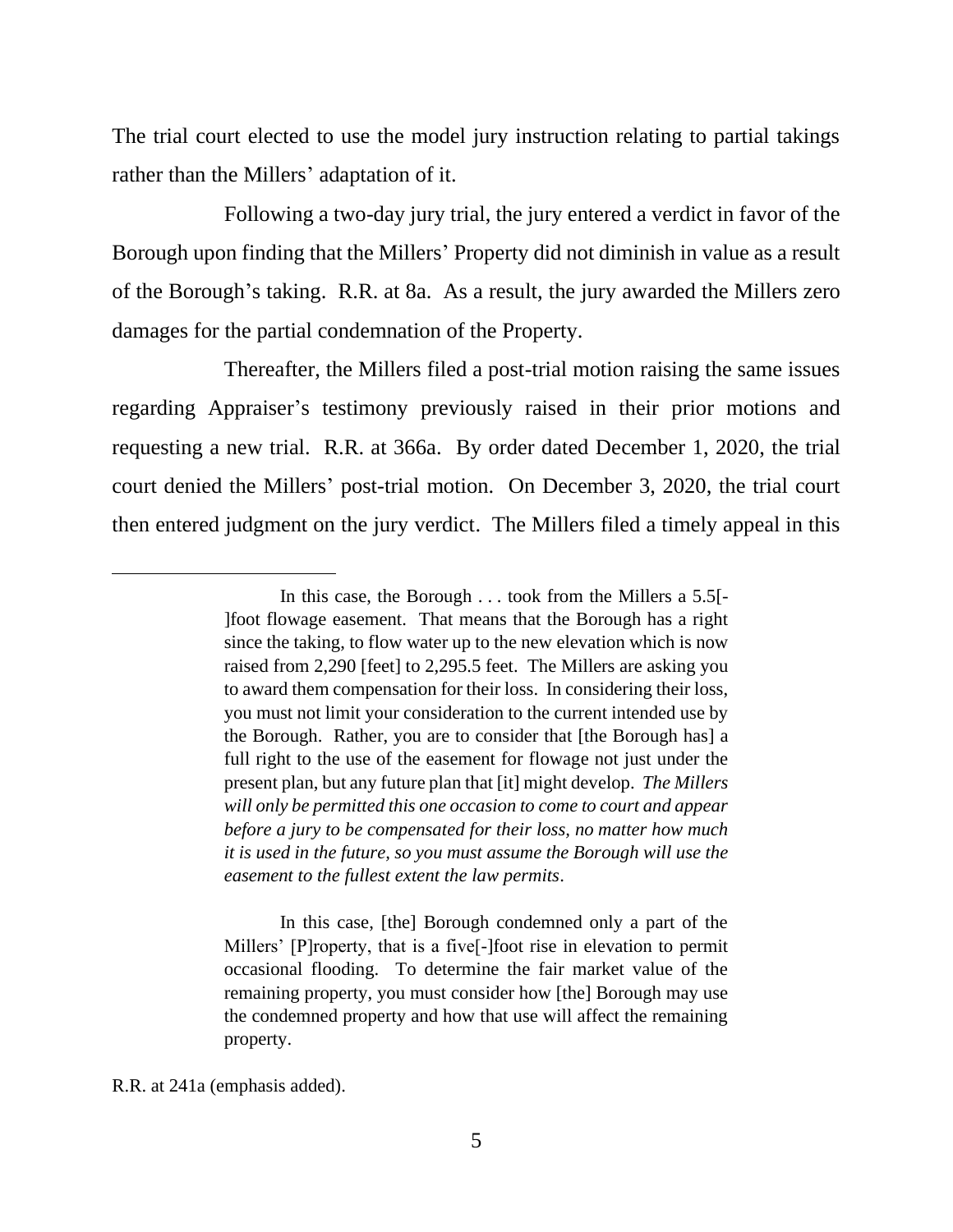Court.<sup>7</sup> The trial court filed an opinion in support of its order in response to the Millers' concise statement of errors complained of on appeal.

#### **II. Issues**

First, the Millers contend that the trial court erred or abused its discretion by admitting Appraiser's testimony over their competency objections. Appraiser did not take into consideration the value of "comparable" properties *after* the taking, only before. Appraiser did not know whether the properties considered were even affected by the taking. Second, the Millers argue that the trial court erred or abused its discretion by failing to use the Millers' requested jury instruction that the jury should assume that the Borough would use the easement "to the fullest extent the law permits" and that this was the Millers' only occasion to seek compensation for their loss. The trial court compounded this error by prohibiting argument or cross-examination relevant to the proposed instruction.

## **III. Discussion A. Appraiser's Testimony**

The Millers contend that the trial court erred and/or abused its discretion by admitting Appraiser's testimony and denying the Millers' motion *in limine*, motion to strike, and post-trial motion to preclude or strike the same. The Millers contend that Appraiser employed a novel approach to valuation by only using before values and not considering comparable sales after the taking to make a post-taking valuation. When there is a partial taking of property, valuation *before* 

 $\frac{7}{1}$  Our review in an eminent domain proceeding is limited to determining whether the findings of fact are supported by competent evidence and whether the trial court committed an error of law. *Lehigh-Northampton Airport Authority v. Fuller*, 862 A.2d 159, 164 n.1 (Pa. Cmwlth. 2004).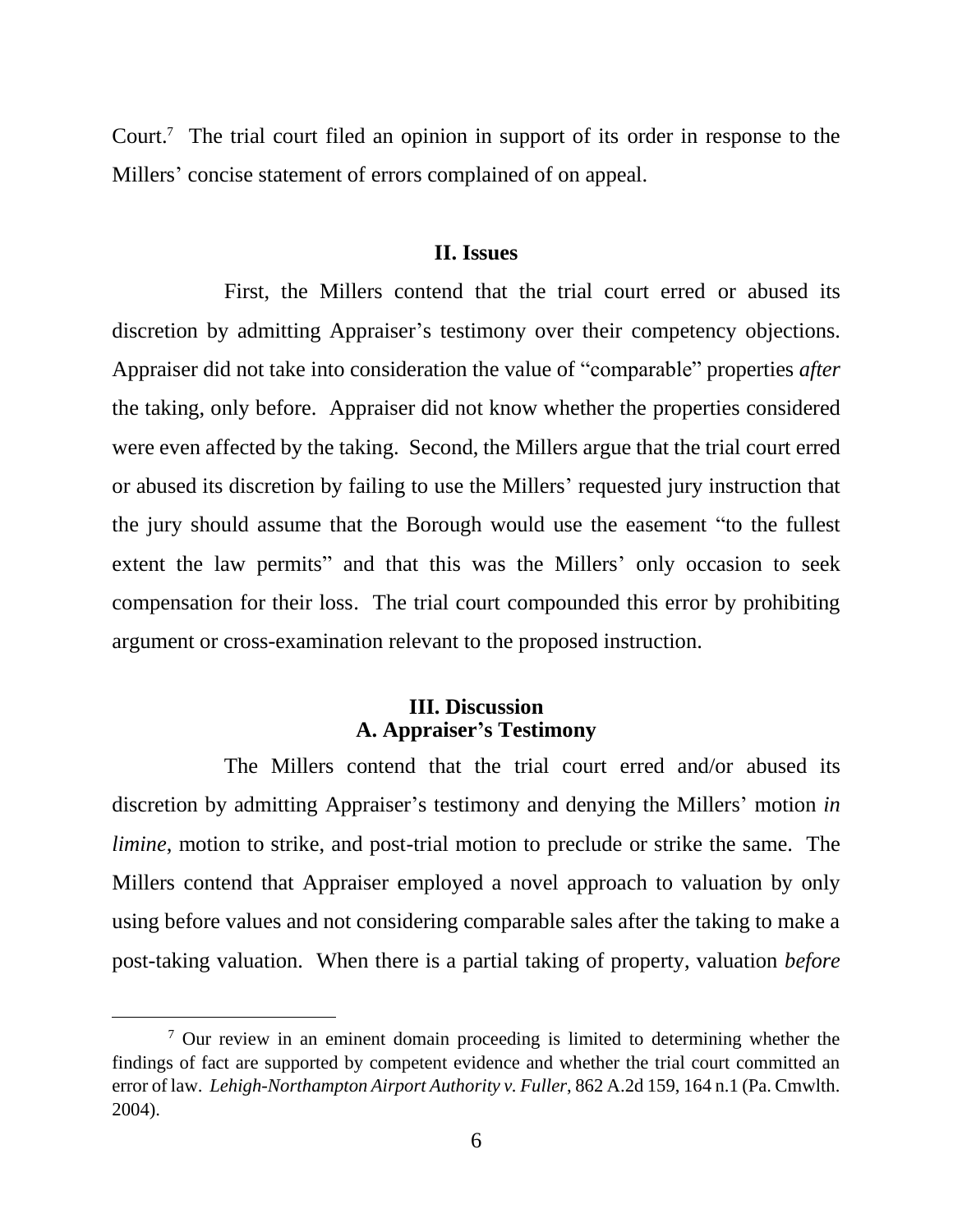*and after* the taking is necessary. It defies logic to develop the value before the taking with comparable properties, but not to calculate the value based upon comparable properties similarly affected after the taking. An expert witness is required to present facts and data and a recognized methodology in coming to a conclusion, and Appraiser did none of this. In fact, he did not even know whether any of the purported comparable properties were affected by the flowage easement. His valuation testimony was otherwise deficient because the only basis for his conclusion was some vague statement about conversations with agents. Appraiser also improperly relied upon the report of a weather expert as opposed to a hydrologist regarding the likelihood of flooding. Considering that the jury reached a verdict of no damages, it is obvious that Appraiser's testimony was relied upon for the outcome and was detrimental to the Millers' case. Because his testimony was not competent and should have been excluded, a new trial is the only remedy to cure this error.

Under Pennsylvania law, "[i]t is well established that in order for a party to be awarded a new trial, the moving party must demonstrate that it was prejudiced by the alleged error of the trial court." *Boyle v. Independent Lift Truck, Inc*., 6 A.3d 492, 496 (Pa. 2010). "To constitute reversible error, a ruling on evidence or an instruction to a jury must be shown not only to have been erroneous, but [also] harmful to the party complaining." *Anderson v. Hughes*, 208 A.2d 789, 791 (Pa. 1965). "A new trial should be awarded on the ground that the verdict is against the weight of the evidence only when the jury's verdict is so contrary to the evidence as to shock one's sense of justice and the award of a new trial is imperative so that right may be given another opportunity to prevail." *Burrell v. Philadelphia Electric Co.*, 265 A.2d 516, 518 (Pa. 1970). However, "[a] new trial is not warranted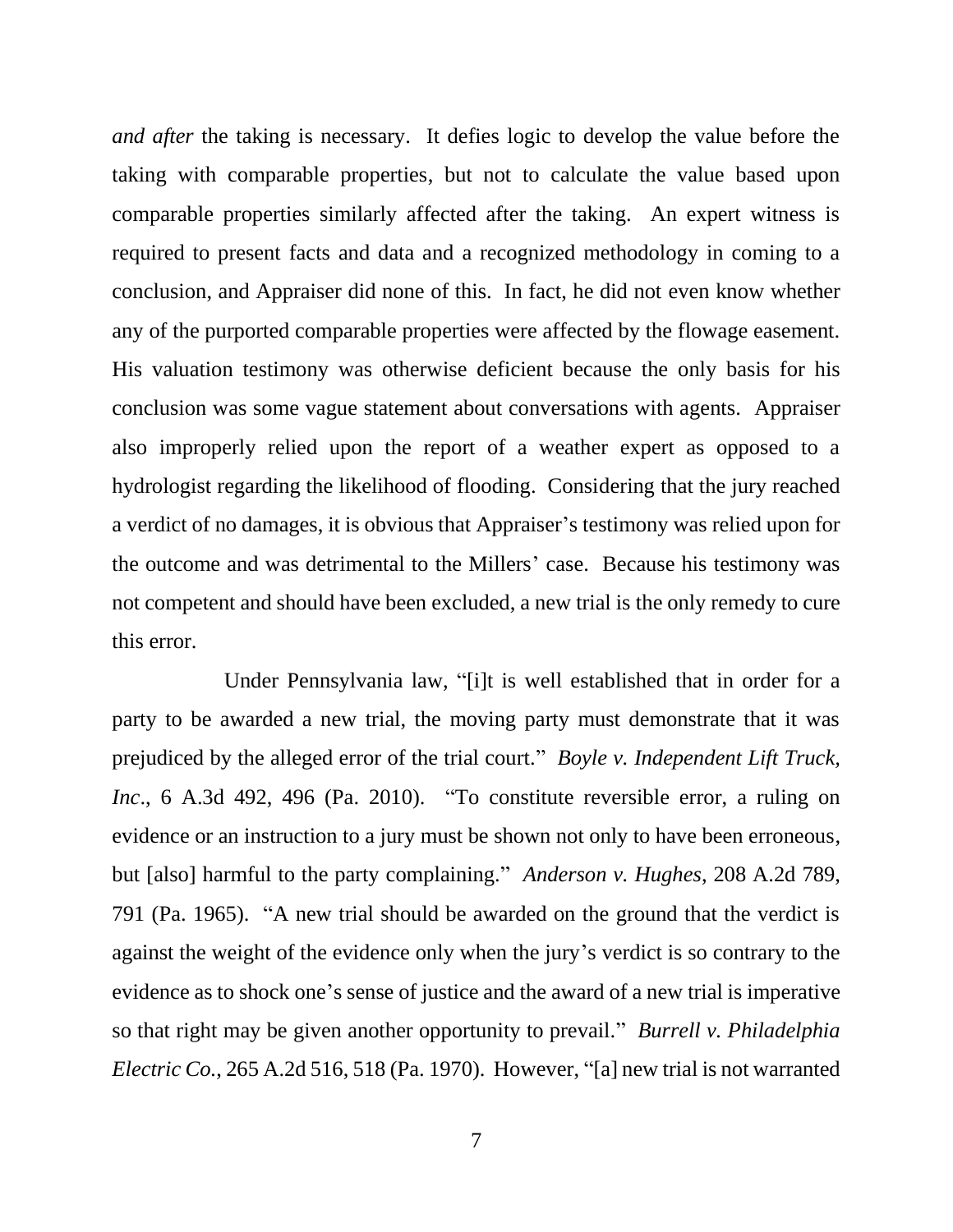merely because some irregularity occurred during the trial or another trial judge would have ruled differently; the moving party must demonstrate prejudice resulting from the mistake." *Stong v. Commonwealth*, 817 A.2d 576, 581 (Pa. Cmwlth. 2003).

Rulings on the admission or exclusion of evidence are within the sound discretion of the trial court and may be reversed only when there is a clear abuse of that discretion. *Harsh v. Petroll*, 840 A.2d 404, 429 (Pa. Cmwlth. 2003), *aff'd*, 887 A.2d 209 (Pa. 2005); *Milan v. Department of Transportation*, 620 A.2d 721, 726 (Pa. Cmwlth. 1993). "An abuse of discretion is not merely an error of judgment, but if in reaching a conclusion the law is overridden or misapplied, or the judgment exercised is manifestly unreasonable, or the result of partiality, prejudice, bias or illwill, as shown by the evidence or the record, discretion is abused." *Sutherland v. Monongahela Valley Hospital*, 856 A.2d 55, 59 (Pa. Super. 2004) (quoting *Paden v. Baker Concrete Construction, Inc.*, 658 A.2d 341, 343 (Pa. 1995)). "To constitute reversible error, an evidentiary ruling must not only be erroneous, but also harmful or prejudicial to the complaining party." *Lock v. City of Philadelphia*, 895 A.2d 660, 665 (Pa. Cmwlth. 2006) (citation omitted).

The Eminent Domain Code requires the payment of "just compensation" for the taking of real property. Just compensation consists of "the difference between the fair market value of the condemnee's entire property interest immediately before the condemnation and as unaffected by the condemnation and the fair market value of the property interest remaining immediately after the condemnation and as affected by the condemnation." 26 Pa. C.S. §702(a). Just compensation measures "the entire property interest" before and after the condemnation "as affected by the condemnation." *Id.* The Eminent Domain Code defines "condemn" as follows: "[t]o take, injure or destroy property by authority of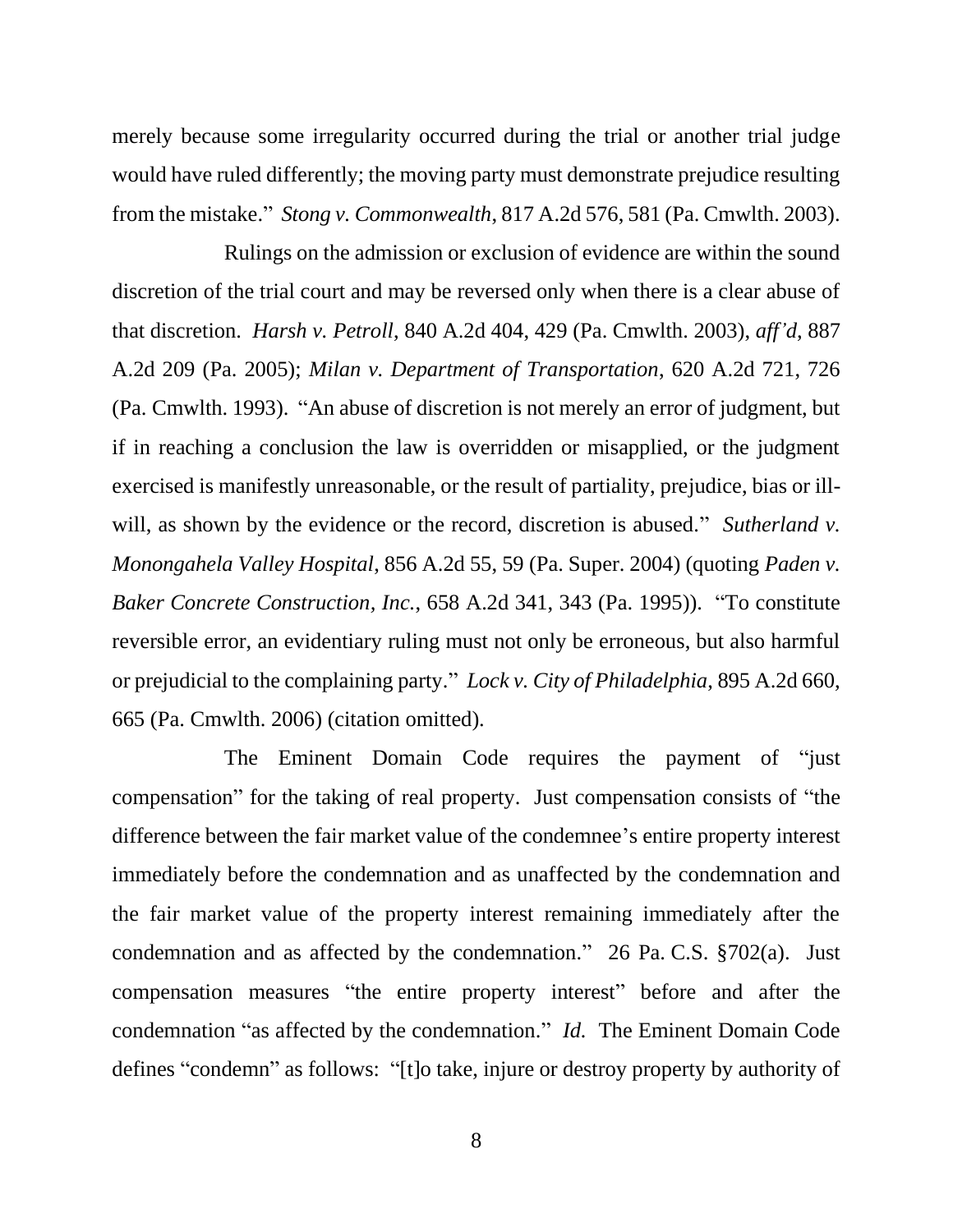law for a public purpose." 26 Pa. C.S. §103. It further explains that the "fair market value" of property is

> the price which would be agreed to by a willing and informed seller and buyer, taking into consideration but not limited to the following factors:

> (1) The present use of the property and its value for that use.

> (2) The highest and best reasonably available use of the property and its value for that use.

> (3) The machinery, equipment and fixtures forming part of the real estate taken.

> (4) Other factors as to which evidence may be offered as provided by Chapter 11 (relating to evidence).

26 Pa. C.S. §703.

In a partial taking of property, Section 706(a) of the Eminent Domain

Code provides that the after-taking fair market value shall consider the damages to

the remaining property. Section 706(a) states:

In determining the fair market value of the remaining property after a partial taking, consideration shall be given to the use to which the property condemned is to be put and the damages or benefits specially affecting the remaining property due to its proximity to the improvement for which the property was taken.

26 Pa. C.S. §706(a). To determine "the fair market value of the remaining property," "consideration" must be given to the "damages or benefits affecting the remaining property due to its proximity to the improvement[.]" *Id.* To determine the value that a "willing and informed seller and buyer" would assign to a property, expert testimony may be used.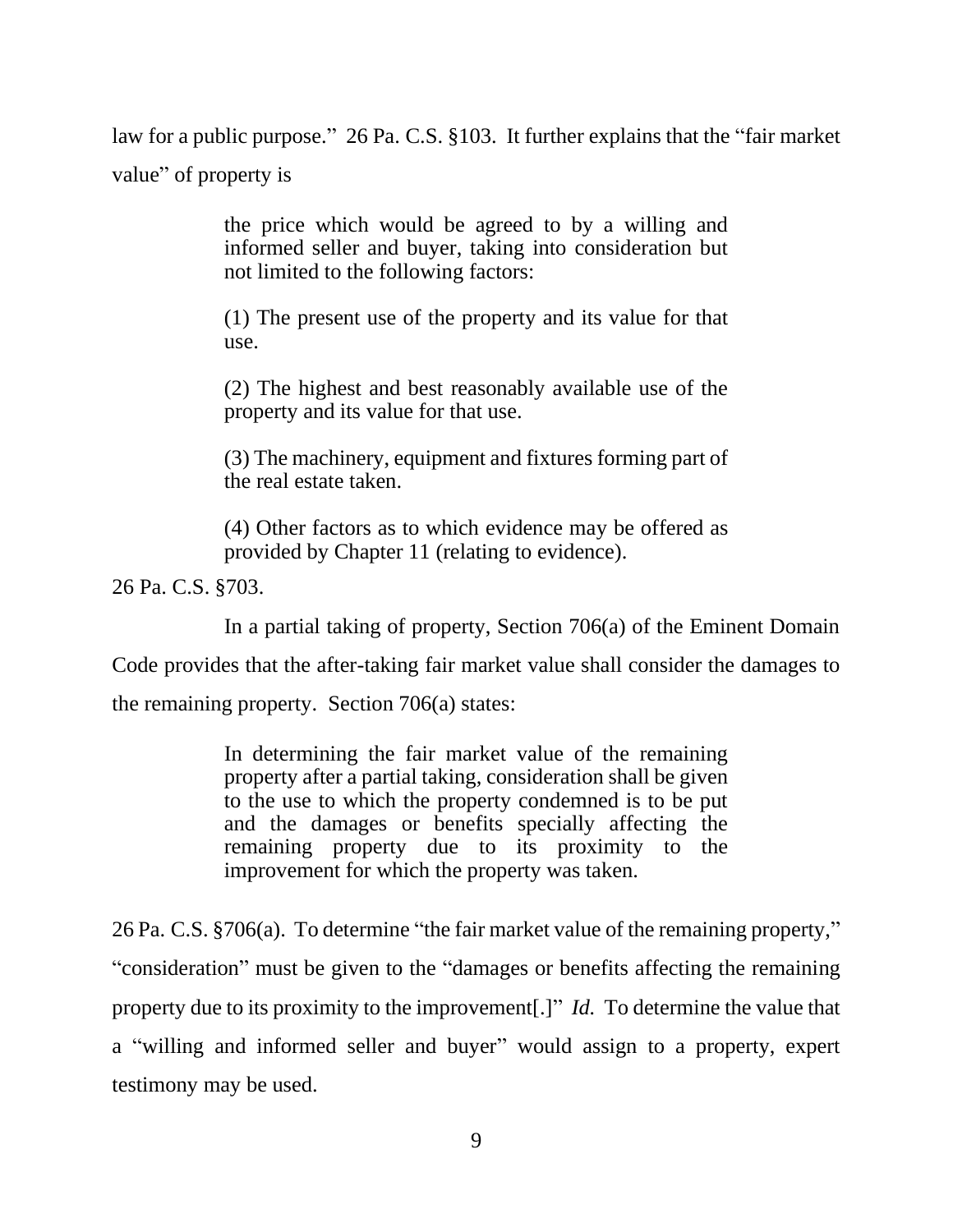Regarding the admissibility of expert testimony in an eminent domain proceeding, Section 1105(1)-(2) of the Eminent Domain Code provides:

> (1) A qualified valuation expert may, on direct or crossexamination, state any or all facts and data which the expert considered in arriving at an opinion, whether or not the expert has personal knowledge of the facts and data, and a statement of the facts and data and the sources of information shall be subject to impeachment and rebuttal.

> (2) A qualified valuation expert may, on direct or crossexamination, testify in detail as to the valuation of the property on a comparable market value, reproduction cost or capitalization basis, which testimony may include, but shall not be limited to, the following:

> (i) The price and other terms of any sale or contract to sell the condemned property *or comparable property made within a reasonable time before or after the date of condemnation*.

26 Pa. C.S. §1105(1)-(2)(i) (emphasis added). The Eminent Domain Code does not define the term "comparable property." *Tedesco v. Municipal Authority of Hazle Township*, 799 A.2d 931, 936 (Pa. Cmwlth. 2002). "It merely restricts the evidence to comparable property sold within a reasonable time before or after the condemnation." *Id.* It is up to the trial court to determine "whether a comparable sale is admissible or, as is often articulated by our courts, 'judicially comparable'" on a case-by-case basis. *Id.*

Here, Appraiser identified three valuation approaches -- the comparable sales approach, the income approach, and the cost approach. He selected the comparable sales approach for the Property. Under this approach, he identified four properties, all of which were lakefront properties within the Indian Lake Resort that sold between 2009 and 2012. Those sales occurred prior to but in relatively close temporal proximity to the Borough's filing of the Declaration on May 21, 2013.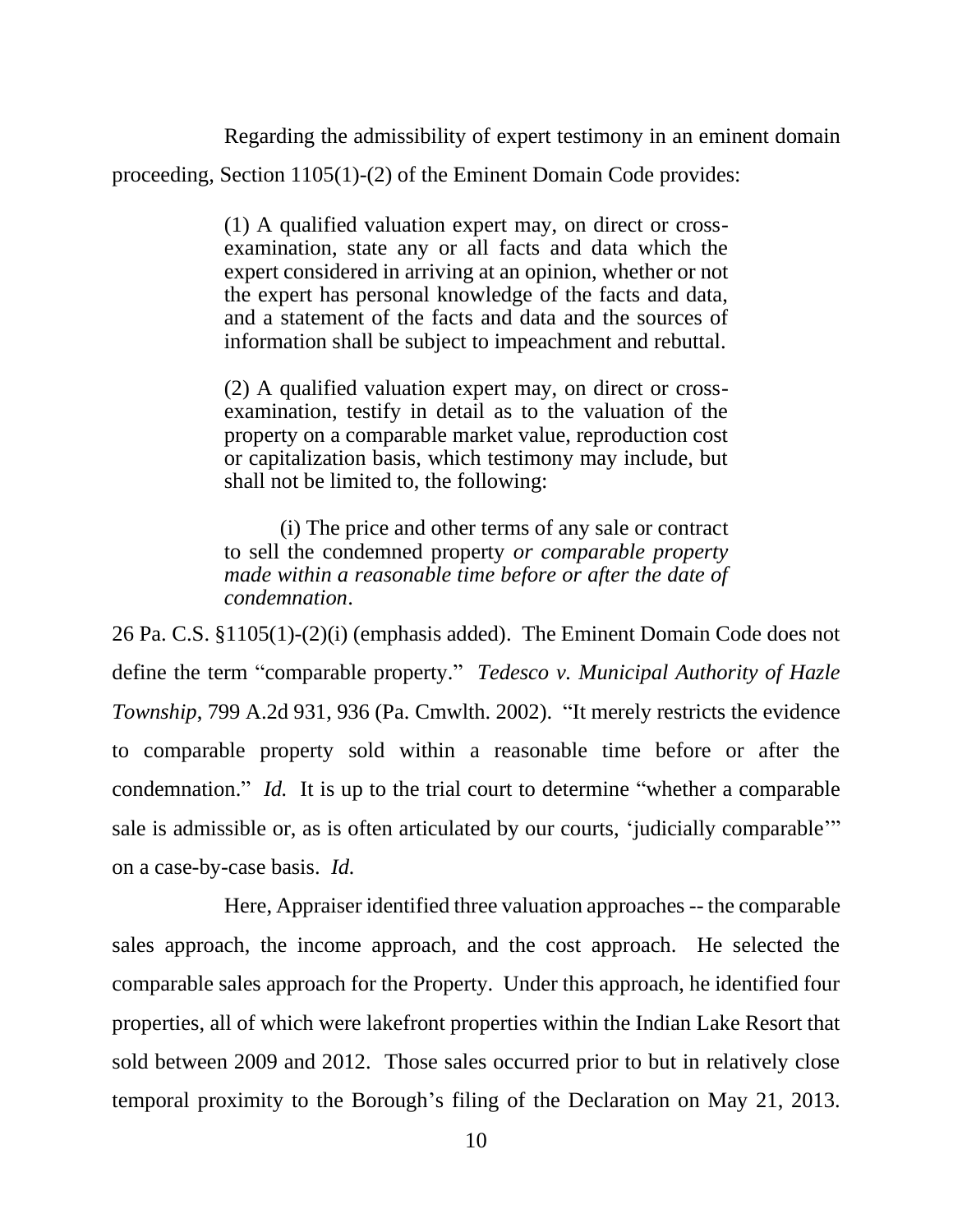Appraiser described how each property was similar to the subject Property, and how each was different, and he made adjustments in accordance with basic tenets of professional appraisal practice. Appraiser concluded that the value of the Millers' Property prior to the taking was \$390,000.00.

As for just compensation for the flowage easement, Appraiser explained that "[a] general condemnation appraisal always involves an appraisal of the property before the condemnation act as unaffected by the condemnation and then *we consider the effects of the condemnation act; and the difference between those two is – is the damages*," and that the same rule applies in a case involving an easement. R.R. at 489a (emphasis added).

To determine the post-taking value, Appraiser considered the effect of the condemnation act. He reviewed the Declaration and the Ordinance. He testified that the only time that the new flowage easement would impact the Property would be in a weather event producing 30 inches of rainfall in a 12-hour period or 27 inches of rain over a 6-hour period. As for the likelihood of such a weather event, Appraiser relied on the Wistar Report. According to the Wistar Report, the probability of such a maximum precipitation triggering event occurring at Indian Lake is extremely rare -- .0004% or once every 250,000 years. O.R., Board of View Proceeding, 9/27/17, Borough Exhibit Nos. 8 and 9; O.R., N.T., 9/15/20, at 208; *see* R.R. at 503a-04a. Appraiser considered the fact that the Millers are "entitled to the full use and enjoyment of the site," and that there are no building restrictions within the expanded flowage easement. R.R. at 503a. Appraiser also described the unique characteristics of a flowage easement and how it is not a physical taking in the usual sense of a regular sewage easement. *Id.* Because the likelihood of a maximum precipitation event and use of the flowage easement was so unlikely, Appraiser testified that a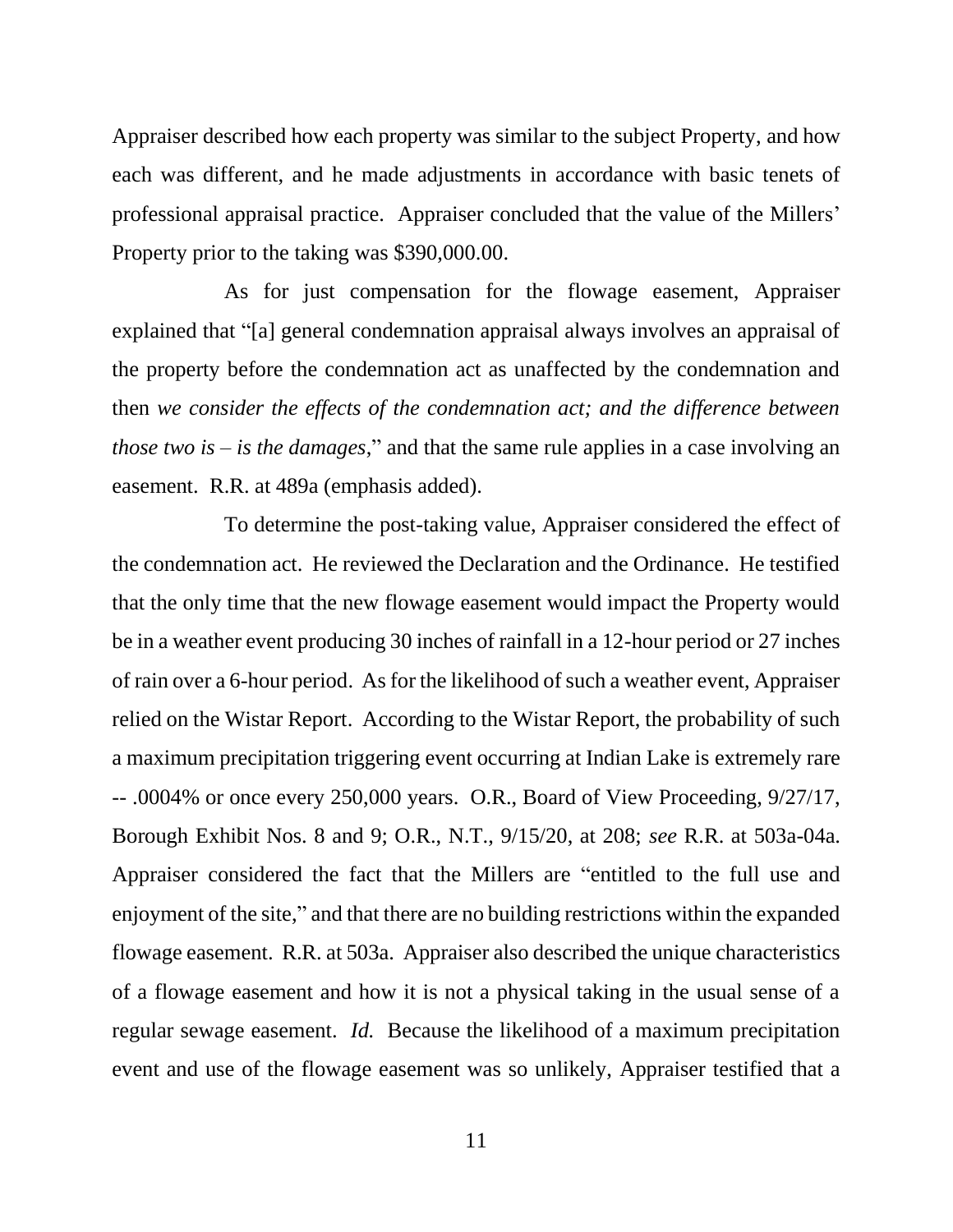willing and informed buyer would not consider it a factor in arriving at the price. Therefore, he did not compare post-condemnation properties. Ultimately, Appraiser concluded that the post-value of the Property was \$390,000.00 -- the same as the pre-condemnation value. He testified: "My opinion of value is unchanged from the before value. I see no damages." *Id.*

The Millers argue that the properties used by Appraiser in his valuation were not comparable. However, this is not a basis upon which to exclude Appraiser's testimony. As the trial court correctly explained when denying the Millers' motion *in limine*: "Any differences between those properties and the [Millers'] [P]roperty can be further developed by counsel during crossexamination." Trial Court Op., 9/4/20, at 11; R.R. at 266a. The Millers had the opportunity to point out the differences during cross-examination. The trial court determined that the four properties were comparable because they were similar in type and class and there was no indication that the sales were made under special circumstances. Trial Court Op., 9/4/20, at 11; R.R. at 266a.

The Millers also challenge the methodology used by Appraiser, arguing that it does not pass muster under the *Frye*<sup>8</sup> doctrine, which stands for the proposition that novel scientific evidence is admissible only if its methodology is generally accepted in the relevant scientific community. *Grady v. Frito-Lay, Inc.*, 839 A.2d 1038, 1044 (Pa. 2003). The Millers' reliance on *Frye* is misplaced because the comparable sales approach used by Appraiser was not "novel," and is regularly used in condemnation proceedings. *See Lehigh-Northampton Airport Authority v. Fuller*, 862 A.2d 159, 166 (Pa. Cmwlth. 2004). As for Appraiser's failure to consider postcondemnation values, he was not required to do so. Section 1105(2)(i) of the

<sup>8</sup> *Frye v. United States*, 293 F. 1013 (D.C. Cir. 1923). The doctrine was adopted by the Pennsylvania Supreme Court in *Commonwealth v. Topa*, 369 A.2d 1277 (Pa. 1977).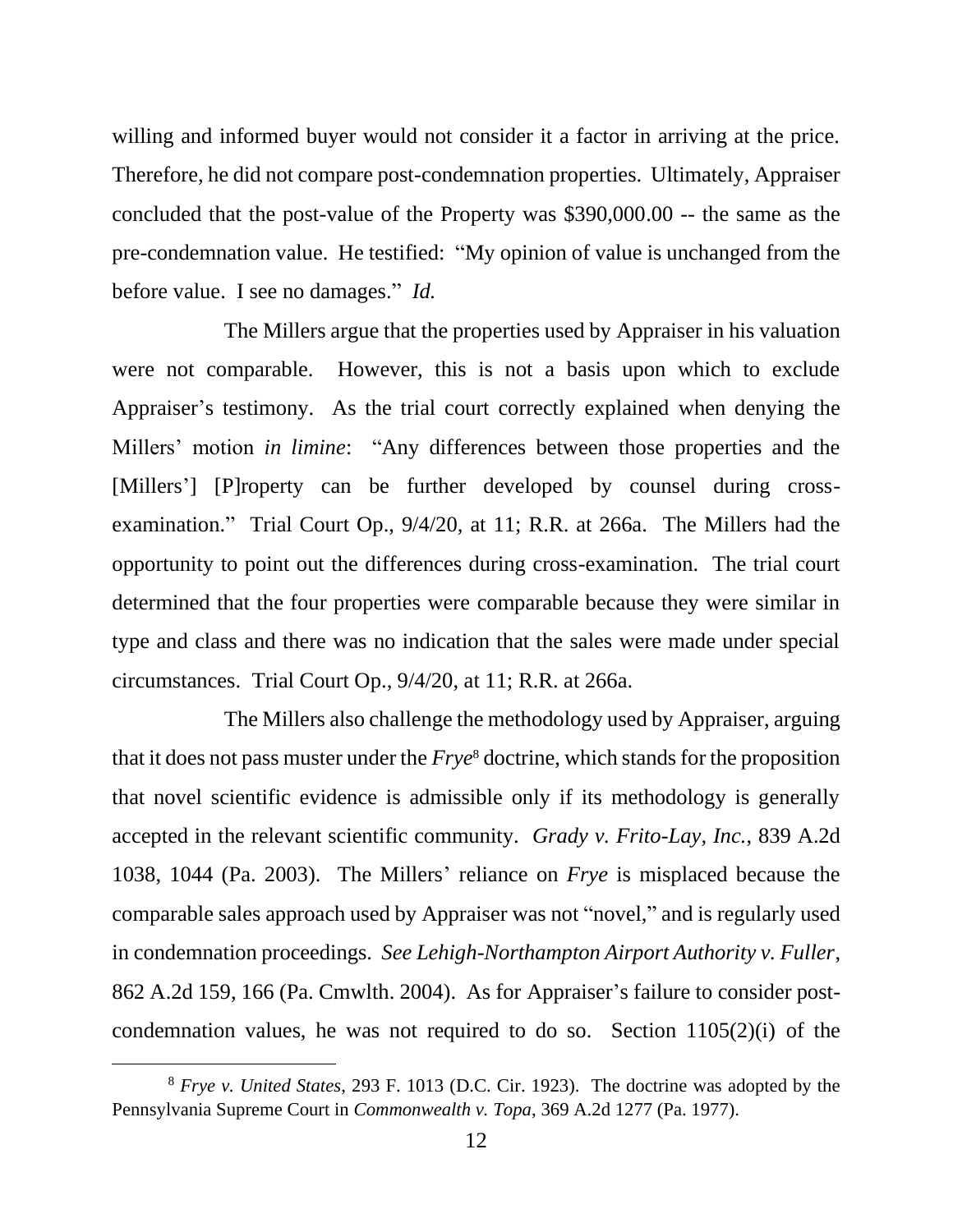Eminent Domain Code specifically authorizes the valuation of property based on comparable properties sold "*before or* after" the condemnation. 26 Pa. C.S. §1105(2)(i) (emphasis added). Indeed, the 1964 comment to Section 1105(2)(i) states that "[t]he purpose of the subclause is to emphasize that any sale of or contract or agreement to sell the condemned property or comparable property, if not too remote in time, is admissible in evidence, both on direct and cross[-]examination, as both impeaching evidence and as evidence of value." *Id.* cmt. Furthermore, Appraiser explained that the flowage easement had no effect on the value of the Property because of the unlikelihood of an extreme precipitation event triggering the use of the flowage easement and the fact that the Millers retained the full use and enjoyment of the Property. R.R. at 502a-03a. Therefore, in his opinion, it was unnecessary to compare values with post-condemnation properties. The Millers had a full and fair opportunity to present their own witnesses, including their own professional real estate appraiser, to challenge Appraiser's methodologies and conclusions.

The Millers also take issue with Appraiser's reliance upon the Wistar Report. Our courts have held that experts, by necessity, may rely on the reports of others, even reports not admitted into evidence. *Milan*, 620 A.2d at 727; *see* 26 Pa. C.S. §1105(1) (qualified valuation expert may state any or all facts and date upon which he considered in arriving at an opinion). Those reports are subject to impeachment and rebuttal. 26 Pa. C.S. §1105(1). Appraiser testified that he relied upon the Wistar Report to form an opinion as to the likelihood of a maximum precipitation event of approximately 30 inches of rainfall over a 12-hour period or 27 inches of rainfall over a 6-hour period. Based on the Wistar Report, Appraiser concluded that the chance of a precipitation event was extremely rare. R.R. at 502a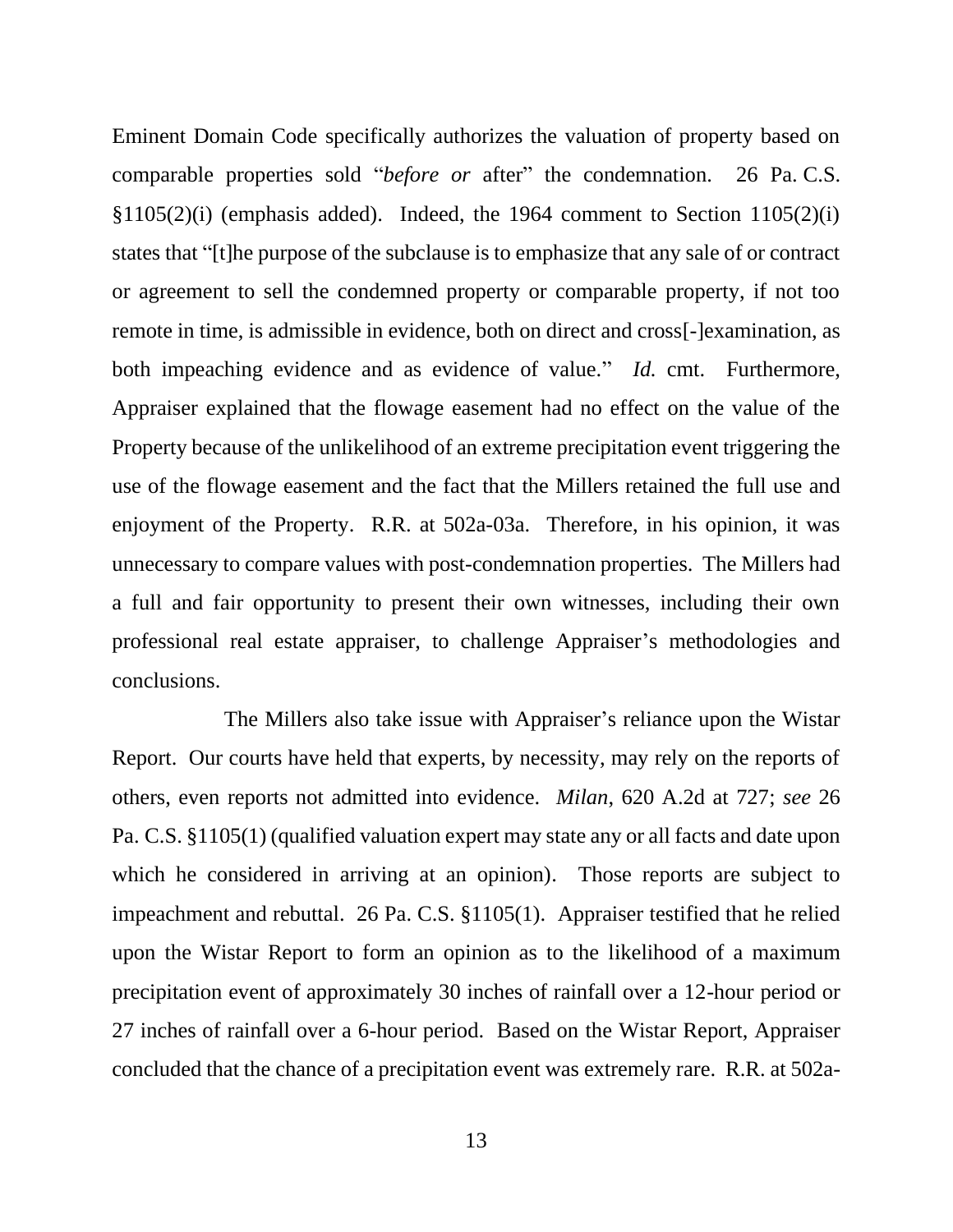03a. The Millers had the opportunity to challenge the Wistar Report and present their own evidence regarding likelihood of a weather event triggering the flowage easement. In addition, the Millers had the opportunity to cross-examine Wistar himself regarding his conclusions. *See* O.R., N.T., 9/15/20, at 211-15.

Upon review, both parties had a full and fair opportunity to present evidence regarding the Property's value based on comparable sales and to scrutinize and rebut the evidence presented by or relied upon by the other party. Appraiser's testimony was subject to cross-examination and was ultimately a matter of evidentiary weight and credibility for the jury. *See Lehigh-Northampton*, 862 A.2d at 163. We, therefore, conclude that the trial court did not err or abuse its discretion by admitting Appraiser's testimony and denying the Millers' motions to preclude or strike the same.

#### **B. Jury Instructions**

Next, the Millers contend that the trial court erred by using the model jury instruction and rejecting the Millers' proposed adaption of it that the jury should assume that the Borough would use the flowage easement "to the fullest extent the law permits." R.R. at 241a. The trial court's instruction disregarded the plain language of the Declaration by ignoring the use of the term "initially." R.R. at 458a. The Declaration provides: "*Initially*, the expansion of said flowage easements is necessitated by renovations to the breast of Indian Lake's dam[,] which as a result of unusual weather events cause the temporary impoundment of water upon the [waterfront] properties" owned by the Millers. R.R. at 458a (emphasis added). The use of the word "initially" makes it clear that the easement is not restricted to the overflowing dam and that this is just the initial usage. The trial court ignored that term to conclude that the flowage easement could be used only for "occasional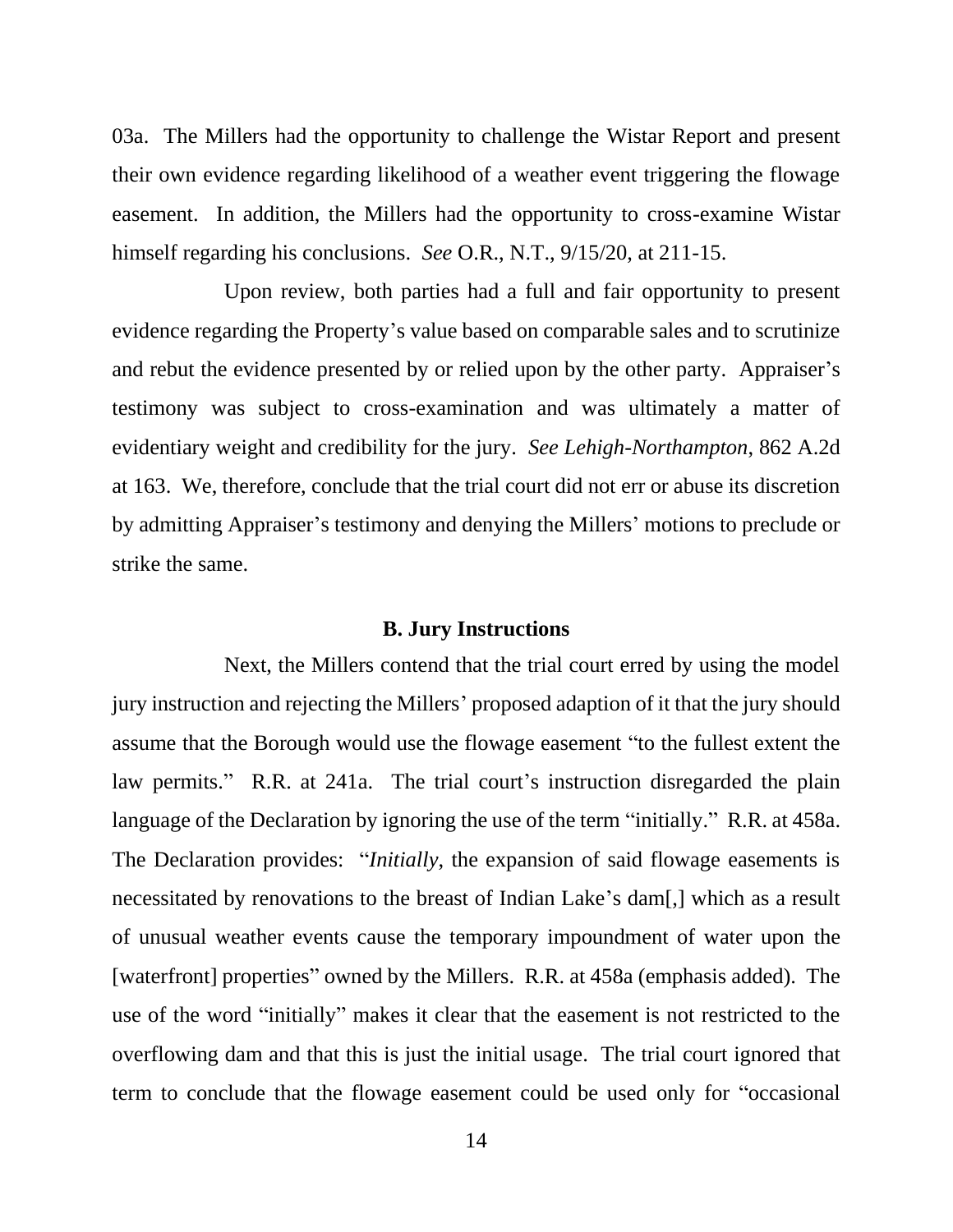flooding" as a result of extreme weather conditions. The trial court compounded this error by prohibiting argument or cross-examination relevant to the proposed instruction.

The applicable "standard of review when considering the adequacy of jury instructions in a civil case is to determine whether the trial court committed a clear abuse of discretion or error of law controlling the outcome of the case." *Phillips v. Lock*, 86 A.3d 906, 916-17 (Pa. Super. 2014) (citations and quotations omitted).

Based on Section 22.60 of the Pennsylvania Suggested Standard Civil Jury Instructions, the trial court charged the jury as follows:

> In this case, [the Borough] condemned only a part of [the Millers'] [P]roperty. To determine the fair market value of the remaining property, you must consider how [the Borough] will use the condemned property and how that use will affect the remaining property. You should consider whether the Borough's use for the condemned property will cause special damages or benefits to the remaining property.

R.R. at 542a; *accord* Pa. SSJI (Civ), §22.60 (2020). The model jury "instruction is derived from [S]ection 706 of the Eminent Domain Code[, 26 Pa. C.S. §706] . . . ." Pa. SSJI (Civ), §22.60, subcommittee note. While suggested standard jury instructions are not binding, "what is important is whether the charge as a whole provides a sufficient and correct legal basis to guide a jury in its deliberations." *City of Philadelphia v. Duda by Duda*, 595 A.2d 206, 212 (Pa. Cmwlth. 1991).

It cannot be reasonably argued that a trial court's use of a standard jury instruction constitutes reversible error. Nevertheless, the Millers contend that the use of the model instruction is intertwined with the use of the easement. The Millers argue that, because the trial court's conclusion that the Borough's use of the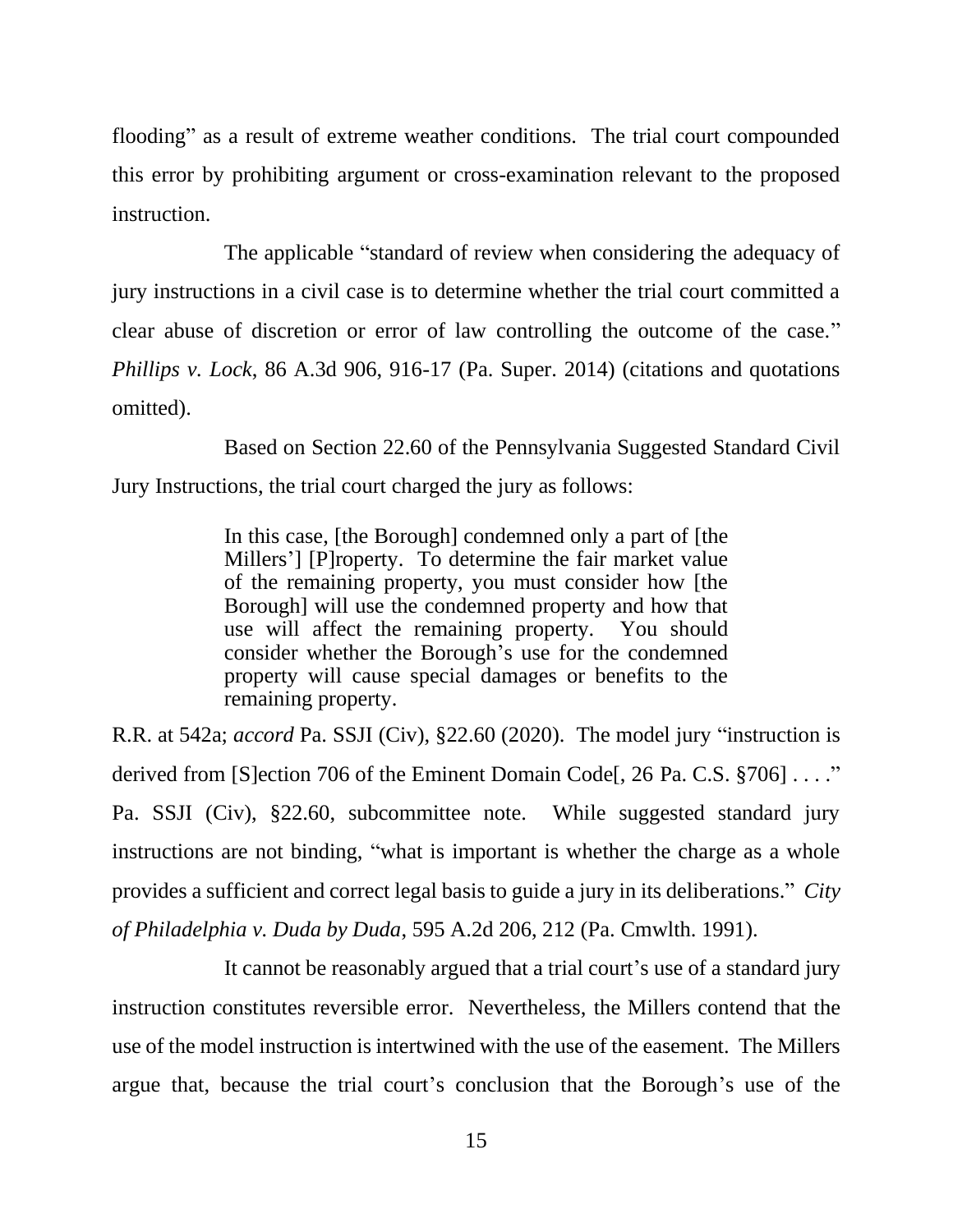easement was limited and remote is at odds with the plain language of the Declaration, the model instruction was insufficient.

The Borough's use is limited to the purpose of the taking as set forth in the Declaration and the Ordinance. The Declaration clearly details that the purpose of the taking is "to acquire by condemnation flowage easements *for occasional flooding* necessitated by requirements of [DEP] to increase the size of the easements for the rise and fall of water at Indian Lake to an elevation of 2,295.5 feet from a previous flowage easement elevation of 2,290 feet authorized by deed covenants." R.R. at 457a. The Declaration provides:

> 5. The purpose of this condemnation is to acquire for public purposes as more fully set forth in Ordinance aforementioned, which purposes stated therein are incorporated herein by reference as fully as though the same were herein set forth at length. Initially, the expansion of said flowage easements is necessitated by renovations to the breast of Indian Lake's dam which as a result of unusual weather events cause the temporary impoundment of water upon the [waterfront] properties owned by the Condemnees identified in Exhibit A attached hereto . . . .

R.R. at 458a. The Ordinance similarly provides that the purpose of the condemnation is to enlarge the flowage easements for occasional flooding in order to comply with DEP requirements. R.R. at 465a. Although the term "initially" is used in the Declaration, there is no other stated purpose in the Declaration or the Ordinance authorizing the condemnation or the use of the easement. We will not read into the Declaration and the Ordinance a purpose or intention that is not there. *See Rossiter v. Whitpain Township*, 170 A.2d 586, 588 (Pa. 1961).

Contrary to the Millers' assertions, the trial court accurately summarized the purpose of the Declaration stating: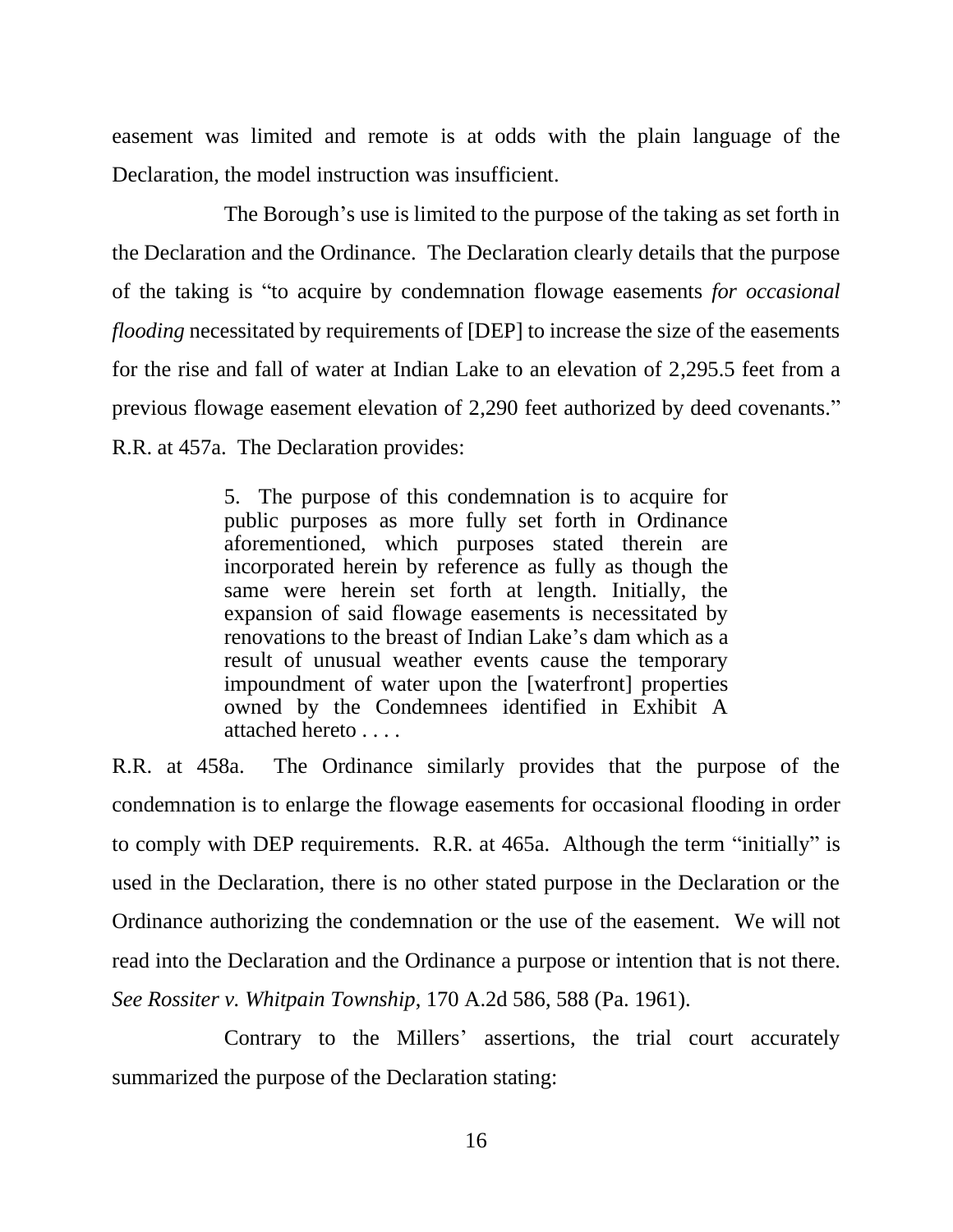[T]he clear and express purpose of the Declaration . . . in this case is for a deed of flowage easement for occasional flooding necessitated by requirements of [DEP] to increase the size of easements for the rise and fall of Indian Lake to an elevation of 2295.5 feet in connection with the raising of the height of the breast of the dam at Indian Lake to account for occasional flooding caused by unusual weather events.

Trial Court Order, 9/14/20 (capitalization omitted); R.R. at 340a.

Because there are no other uses than those expressly set forth in the Declaration and the Ordinance, the trial court did not err or abuse its discretion in rejecting the Millers' proposed jury instruction that the Borough would use the easement "to the fullest extent the law permits," and prohibiting argument regarding the same. As the trial court found, the Millers' proposed jury instruction "attempted to include speculative, and realistically, impossible, uses that are inconsistent with the purpose stated in the Declaration . . . and [the] Ordinance." Trial Court Op., 02/01/21, at 3-4, R.R. 584a-85a.

## **IV. Conclusion**

Accordingly, we affirm.

## MICHAEL H. WOJCIK, Judge